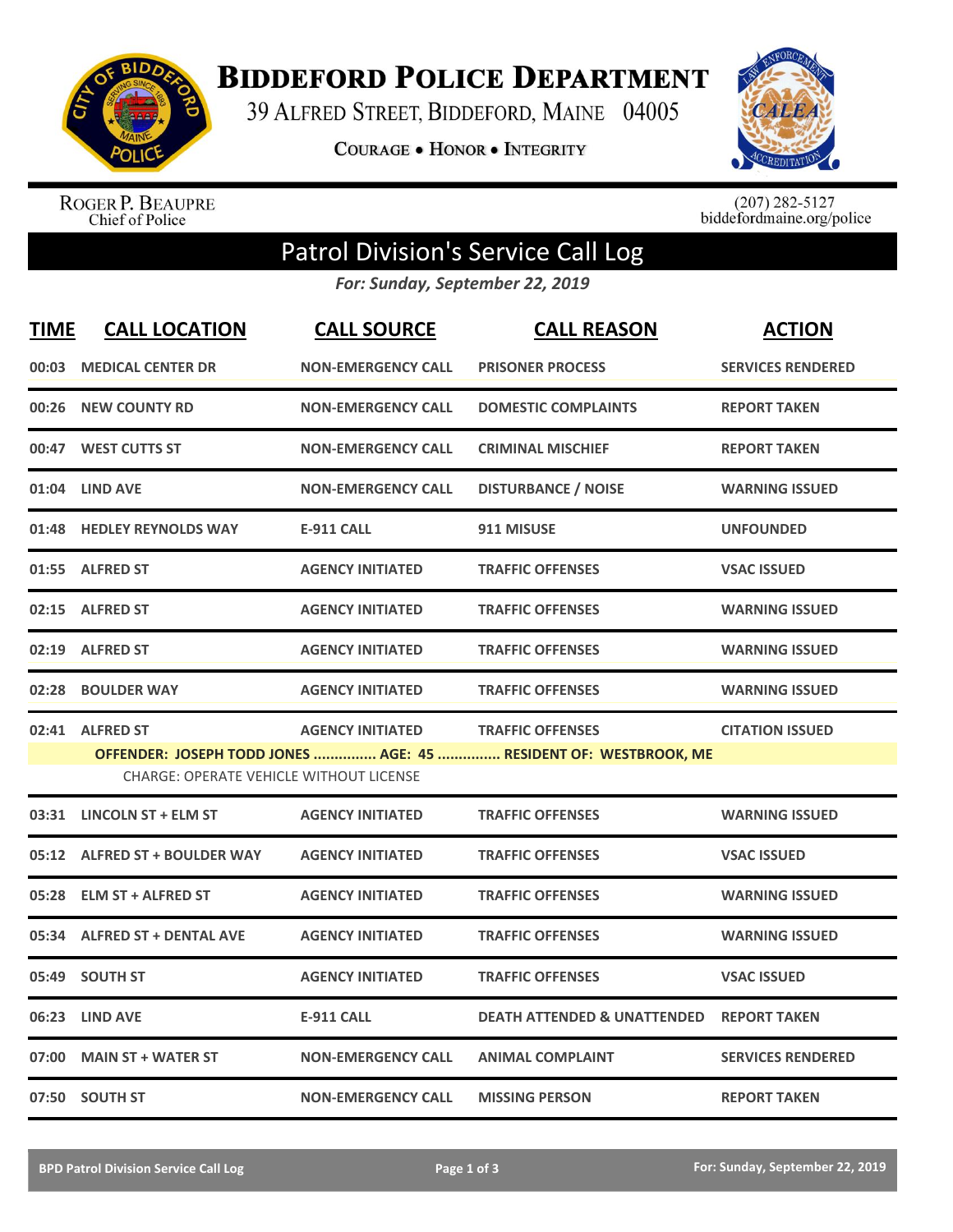| <b>TIME</b> | <b>CALL LOCATION</b>                                                                                                        | <b>CALL SOURCE</b>        | <b>CALL REASON</b>                                                                                 | <b>ACTION</b>             |
|-------------|-----------------------------------------------------------------------------------------------------------------------------|---------------------------|----------------------------------------------------------------------------------------------------|---------------------------|
|             | 08:10 AJAC WAY                                                                                                              | <b>E-911 CALL</b>         | 911 MISUSE                                                                                         | <b>NO ACTION REQUIRED</b> |
|             | 08:11 AJAC WAY                                                                                                              | <b>E-911 CALL</b>         | <b>DEATH ATTENDED &amp; UNATTENDED</b>                                                             | <b>REPORT TAKEN</b>       |
|             | 08:32 ANDREWS RD                                                                                                            | <b>E-911 CALL</b>         | 911 MISUSE                                                                                         | <b>NEGATIVE CONTACT</b>   |
|             | 09:50 ELM ST                                                                                                                | <b>AGENCY INITIATED</b>   | <b>TRAFFIC OFFENSES</b>                                                                            | <b>CITATION ISSUED</b>    |
|             | 10:17 ALFRED ST                                                                                                             | <b>AGENCY INITIATED</b>   | <b>TRAFFIC OFFENSES</b>                                                                            | <b>VSAC ISSUED</b>        |
|             | 10:27 PIKE ST<br><b>CHARGE: WARRANT ARREST</b>                                                                              | <b>NON-EMERGENCY CALL</b> | <b>DOMESTIC COMPLAINTS</b><br>OFFENDER: JENNIFER ROBIN BELAIR  AGE: 49  RESIDENT OF: BIDDEFORD, ME | <b>ARREST(S) MADE</b>     |
|             | 10:30 MAPLEWOOD AVE                                                                                                         | <b>NON-EMERGENCY CALL</b> | <b>ARTICLES LOST/FOUND</b>                                                                         | <b>SERVICES RENDERED</b>  |
|             | 10:40 ELM ST                                                                                                                | <b>AGENCY INITIATED</b>   | <b>TRAFFIC OFFENSES</b>                                                                            | <b>VSAC ISSUED</b>        |
|             | 10:51 ELM ST                                                                                                                | <b>AGENCY INITIATED</b>   | <b>TRAFFIC OFFENSES</b>                                                                            | <b>WARNING ISSUED</b>     |
|             | 11:04 ELM ST                                                                                                                | <b>AGENCY INITIATED</b>   | <b>TRAFFIC OFFENSES</b>                                                                            | <b>VSAC ISSUED</b>        |
|             | 11:22 SOUTH ST<br>OFFENDER: JUVENILE - F  AGE: 15  RESIDENT OF: BIDDEFORD, ME<br><b>CHARGE: OBSTRUCTING REPORT OF CRIME</b> | <b>NON-EMERGENCY CALL</b> | <b>DISTURBANCE / NOISE</b>                                                                         | <b>ARREST(S) MADE</b>     |
|             | 11:25 ALFRED ST                                                                                                             | <b>AGENCY INITIATED</b>   | <b>TRAFFIC OFFENSES</b>                                                                            | <b>WARNING ISSUED</b>     |
|             | 11:47 BOULDER WAY                                                                                                           | <b>NON-EMERGENCY CALL</b> | <b>ANIMAL COMPLAINT</b>                                                                            | <b>NO ACTION REQUIRED</b> |
|             | 12:02 WEST CUTTS ST                                                                                                         | <b>WALK-IN AT STATION</b> | <b>THEFT</b>                                                                                       | <b>REPORT TAKEN</b>       |
|             | 12:10 SOUTH ST                                                                                                              | <b>AGENCY INITIATED</b>   | <b>ALL OTHER</b>                                                                                   | <b>SERVICES RENDERED</b>  |
|             | 12:13 SACO FALLS WAY                                                                                                        | <b>NON-EMERGENCY CALL</b> | <b>HARASSMENT</b>                                                                                  | <b>SERVICES RENDERED</b>  |
|             | 12:32 WEST ST                                                                                                               | <b>NON-EMERGENCY CALL</b> | <b>HARASSMENT</b>                                                                                  | <b>SERVICES RENDERED</b>  |
|             | 12:39 GRANITE ST                                                                                                            | <b>NON-EMERGENCY CALL</b> | <b>BURGLARY OF A MOTOR VEHICLE</b>                                                                 | <b>REPORT TAKEN</b>       |
|             | 12:58 BIRCH ST                                                                                                              | <b>NON-EMERGENCY CALL</b> | <b>WEAPON RETURN OOB</b>                                                                           | <b>SERVICES RENDERED</b>  |
|             | <b>13:23 NOREASTER WAY</b>                                                                                                  | <b>E-911 CALL</b>         | 911 MISUSE                                                                                         | <b>NEGATIVE CONTACT</b>   |
|             | 13:56 ALFRED ST                                                                                                             | <b>NON-EMERGENCY CALL</b> | <b>COURT ORDERED CHECK IN</b>                                                                      | <b>SERVICES RENDERED</b>  |
|             | 13:56 POOL ST                                                                                                               | <b>E-911 CALL</b>         | 911 MISUSE                                                                                         | <b>NO ACTION REQUIRED</b> |
|             | 14:21 MARINER WAY                                                                                                           | <b>NON-EMERGENCY CALL</b> | <b>ANIMAL COMPLAINT</b>                                                                            | <b>GONE ON ARRIVAL</b>    |
|             | 15:01 SHOPS WAY                                                                                                             | <b>E-911 CALL</b>         | 911 MISUSE                                                                                         | <b>NO ACTION REQUIRED</b> |